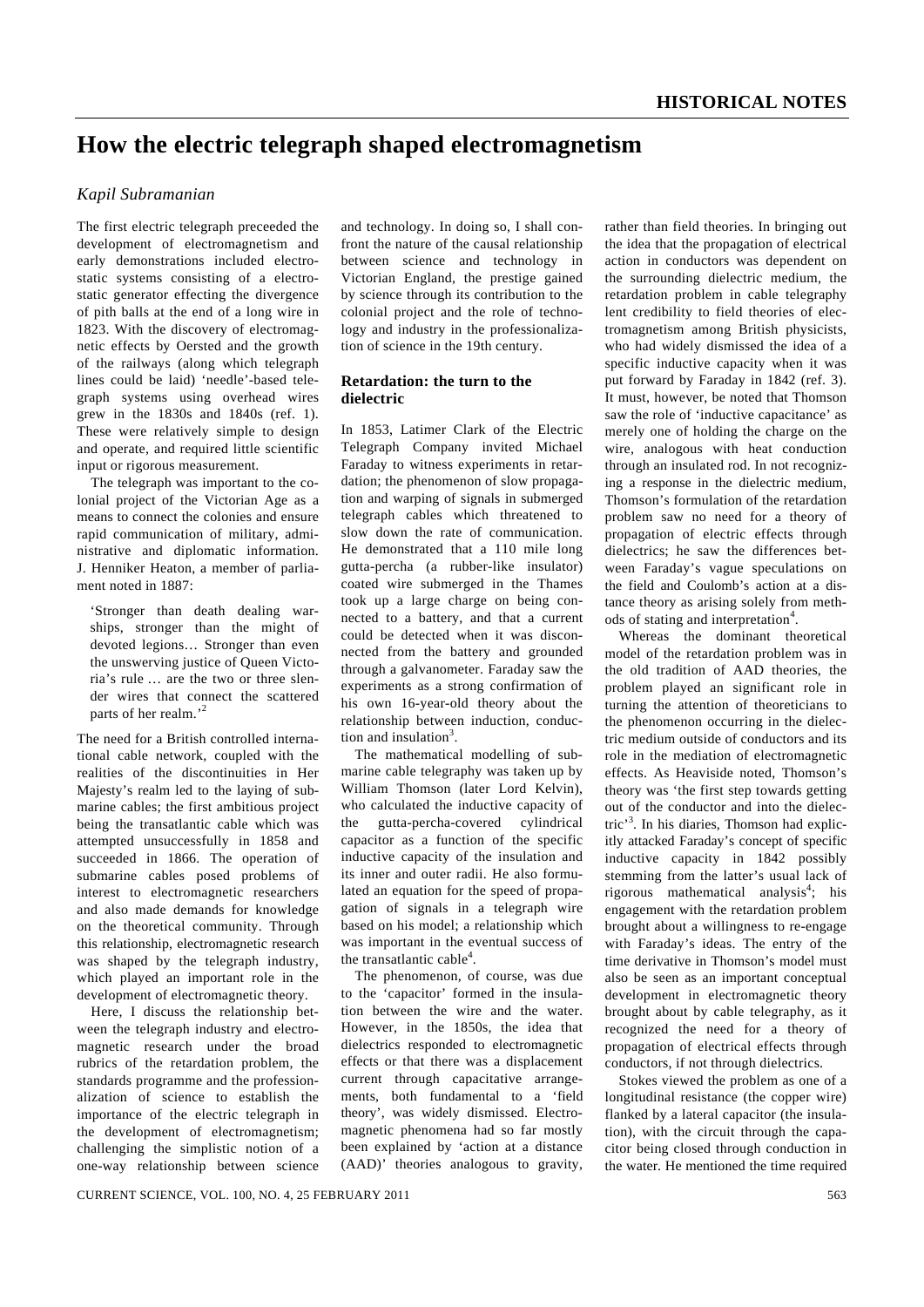to produce a 'change in the molecular state of the dielectric gutta-percha' as a possible cause for the retardation, but set the idea aside as 'altogether hypothetical'. This speculation was conceptually almost identical to that of a 'displacement current' through the dielectric that would make Maxwell famous<sup>4</sup>. Stokes speculation indicates that the retardation problem led to an interest among theoreticians in reinterpreting Faraday's experiments and to an amenability to theories of the field.

 The engagement with the retardation problem was in a greater Victorian tradition of a utilitarian science which looked upon machines as natural bodies for the furnishing of data and as examples for illustrating principles<sup>4</sup>, which was also exemplified in the development of thermodynamics. Thomson used data of retardation times to calculate within a factor of two the ratio of electromagnetic and electrostatic units, seeing it as a beautiful way of calculating the value<sup>3</sup>. This ratio was to be central to Maxwell's work as being equal to the speed of light, though Thomson did not conceive it as such. Faraday himself noted the new insights that were to be gained from studying telegraphy problems, saying: 'When the discoveries of philosophers and their results are put into practice, new facts and new results are daily elicited<sup>3</sup>.

 It is in the demonstration of the utility of theoretical science that primary importance of the retardation problem to the development of electromagnetism lies. The eventual success of the transatlantic cable was seen to be in great measure a result of Thomson's work (as in practice AAD theories can explain most electromagnetic phenomena as well as field theory, as is well known) and lent a new prestige to the science. As Clark noted in 1860, 'Faraday's interesting researches … [were] a consideration of high national importance … which has a direct and most important bearing on the commercial value of all submarine telegraphs'<sup>3</sup>.

 The episode also began a long engagement of researchers with the telegraph industry, which was to be important for the future development of electromagnetism.

## **Quantification: units and measurements**

The inquiry into the failure of the first transatlantic cable recommended the standardized precision measurement of quantities, particularly standardization of

resistance coils<sup>4</sup>. The industry had been using an arbitrary length of a mercury column proposed by Siemens as a standard resistance for fault detection. The British Association for the Advancement of Science set up a Committee to device a system of absolute units and measurements for the telegraph industry<sup>5</sup>. It must be noted that for much of the 19th century, electromagnetic researchers had little conception of units; it is amusing to read the words 'intensity' (for potential) and quantity (for charge), in scientific works from the period. Ohm's law originally stated that the restoring torque on a magnetized needle (a measure of the current) was inversely proportional to the length of the conductor (a measure of the resistance). The British Association Committee emphasized the need for an absolute system of units not based on any arbitrary measure:

'Instead of a simple comparison with an arbitrary quantity … the word absolute is intended to convey the natural connexion between one kind of magnitude and another … and that all the units form part of a coherent system … [whose] use will lead ... to a general knowledge of these relations.'<sup>4</sup>

The specific aim of the Committee was to determine the most convenient unit of resistance, as a base to determining other units. The electromagnetic system of units (emu) was more useful to the telegraphy industry. Unlike the electrostatic (esu) system, which measured the force between two point charges as the starting point, it used current as determined from electromagnetic effects for the same. The project was essentially to calculate the standard ohm (having the dimensions of velocity in the emu system); defined as the velocity of a conductor of unit length that must move across a magnetic field of unit intensity so as to generate a unit current in the said resistance of the conductor. The system was anchored around the new concept of work–energy equivalence, replacing Coulomb's law with Joule's law as one of the fundamental relationships of the system<sup>4</sup>. Energy was the unifying concept of the new physics which developed in the 19th century<sup>6</sup>. The replacement of an action at a distance law with a law based on the new energy concept was a move towards the unification of electromagnetic theory within the framework of other theories of 19th century physics.

 In choosing the electromagnetic system of units, the Committee also raised the question of measuring the esu/emu ratio, which was to be fundamental to the Maxwellian link between optical and electromagnetic phenomena. The sixth report of the Committee (1869) set out the experiments of Maxwell and Thomson in the direction<sup>4</sup>. This push towards the determination of the ratio was the first institutionalized effort in the direction. Maxwell reworked the standards project as part of his electromagnetic physics, making a purely scientific problem seem commercially consequential<sup>5</sup>. Working on the standards programme, Maxwell managed to calculate the ratio to within 10% of the speed of light<sup>5</sup>.

 The standards were institutionalized at an International Conference in 1881. The standards programme put at the disposal of physicists a vast experimental infrastructure. As Maxwell wrote in 1873:

'The important applications of electromagnetism to telegraphy have also reacted on pure science by giving a commercial value to accurate electrical measurements and by affording to electricians the use of apparatus on a scale which greatly transcends that of any ordinary laboratory'<sup>7</sup> .

In 1871, Thomson noted the influence of having accurate means of measurement on theory, when he said:

'When the assistance of the British Association was invoked to supply their electricians with methods of absolute measurement ... They were laying the foundation for accurate electrical measurement in every scientific laboratory in the world, and initiating a train of investigation which now sends up branches into the loftiest regions and subtlest ether of natural philosophy.<sup>3</sup>

The units programme was also seen as a means to display the success of British electromagnetic researchers and to liberate cable networks from German industrial control by setting up an absolutely permanent standard and welding it into international telegraphy<sup>5</sup>. The smooth functioning of the British telegraph network around the world was seen as critical for the maintenance of a colonial empire. The British Association standard resistance boxes were sent to and used by telegraphers in India and Australia<sup>4</sup>. In welding the success of the colonial pro